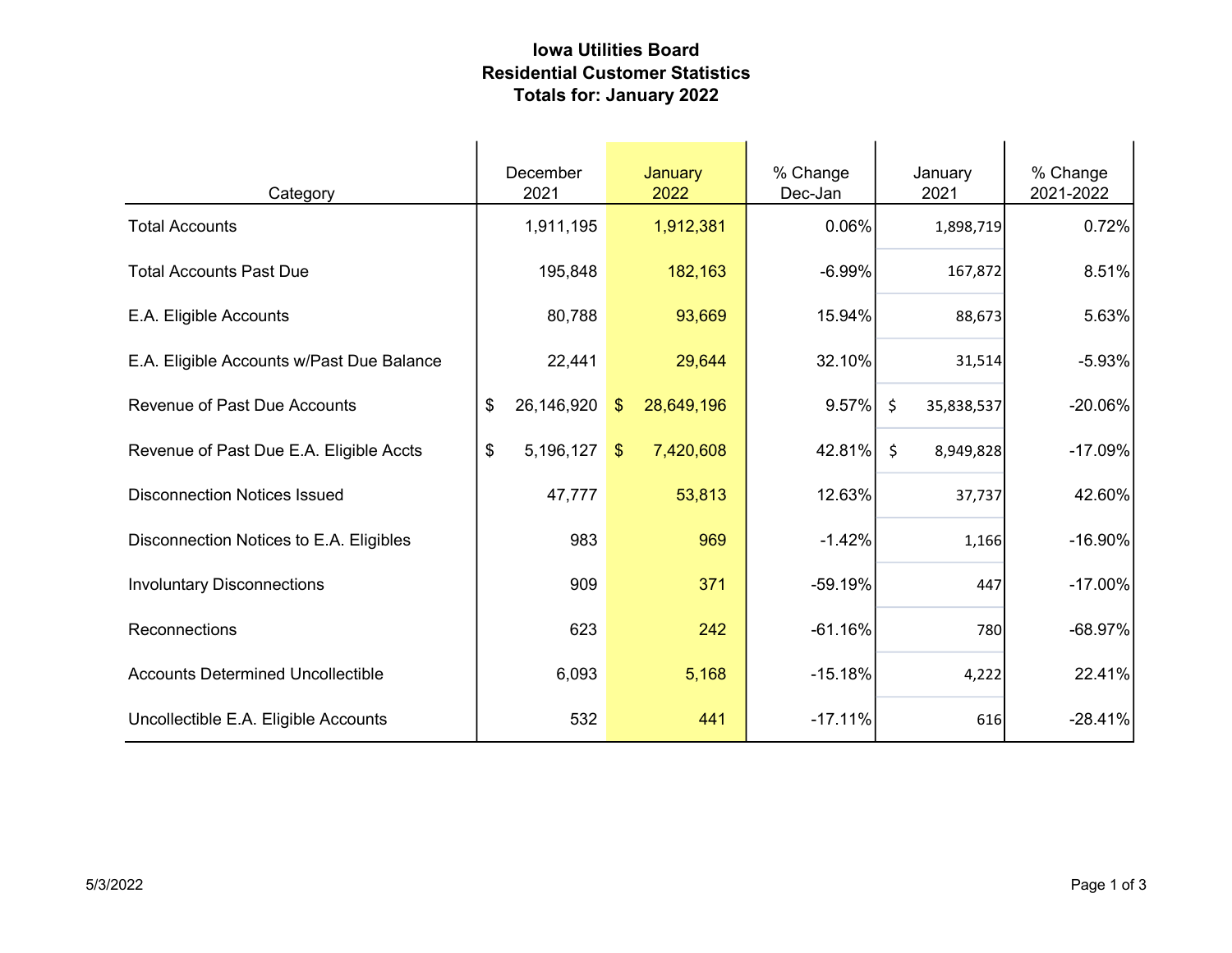## Iowa Utilities Board Residential Customer Statistics Breakdown by Company for: January 2022

|                                           | Linn County REC* | <b>Black Hills Energy</b><br>f/k/a Aquila | <b>Liberty Energy</b><br>f/k/a Atmos |
|-------------------------------------------|------------------|-------------------------------------------|--------------------------------------|
| Category                                  | (Electric Only)  | (Gas Only)                                | (Gas Only)                           |
| <b>Total Accounts</b>                     |                  | 144,811                                   | 3,636                                |
| <b>Total Accounts Past Due</b>            |                  | 10,068                                    | 414                                  |
| E.A. Eligible Accounts                    |                  | 5,153                                     | 398                                  |
| E.A. Eligible Accounts w/Past Due Balance |                  | 721                                       | 0                                    |
| <b>Revenue of Past Due Accounts</b>       |                  | \$<br>941,978                             | \$<br>55,256                         |
| Revenue of Past Due E.A. Eligible Accts   |                  | 86,615<br>\$                              | \$                                   |
| <b>Disconnection Notices Issued</b>       |                  | 3,552                                     | 258                                  |
| Disconnection Notices to E.A. Eligibles   |                  |                                           | 11                                   |
| <b>Involuntary Disconnections</b>         |                  | 18                                        | 27                                   |
| Reconnections                             |                  | $\overline{c}$                            | $\overline{0}$                       |
| <b>Accounts Determined Uncollectible</b>  |                  | 264                                       | 12                                   |
| Uncollectible E.A. Eligible Accounts      |                  | 0                                         | 0                                    |

\* Effective July 1, 2018, Linn County REC is no longer required to file this report.